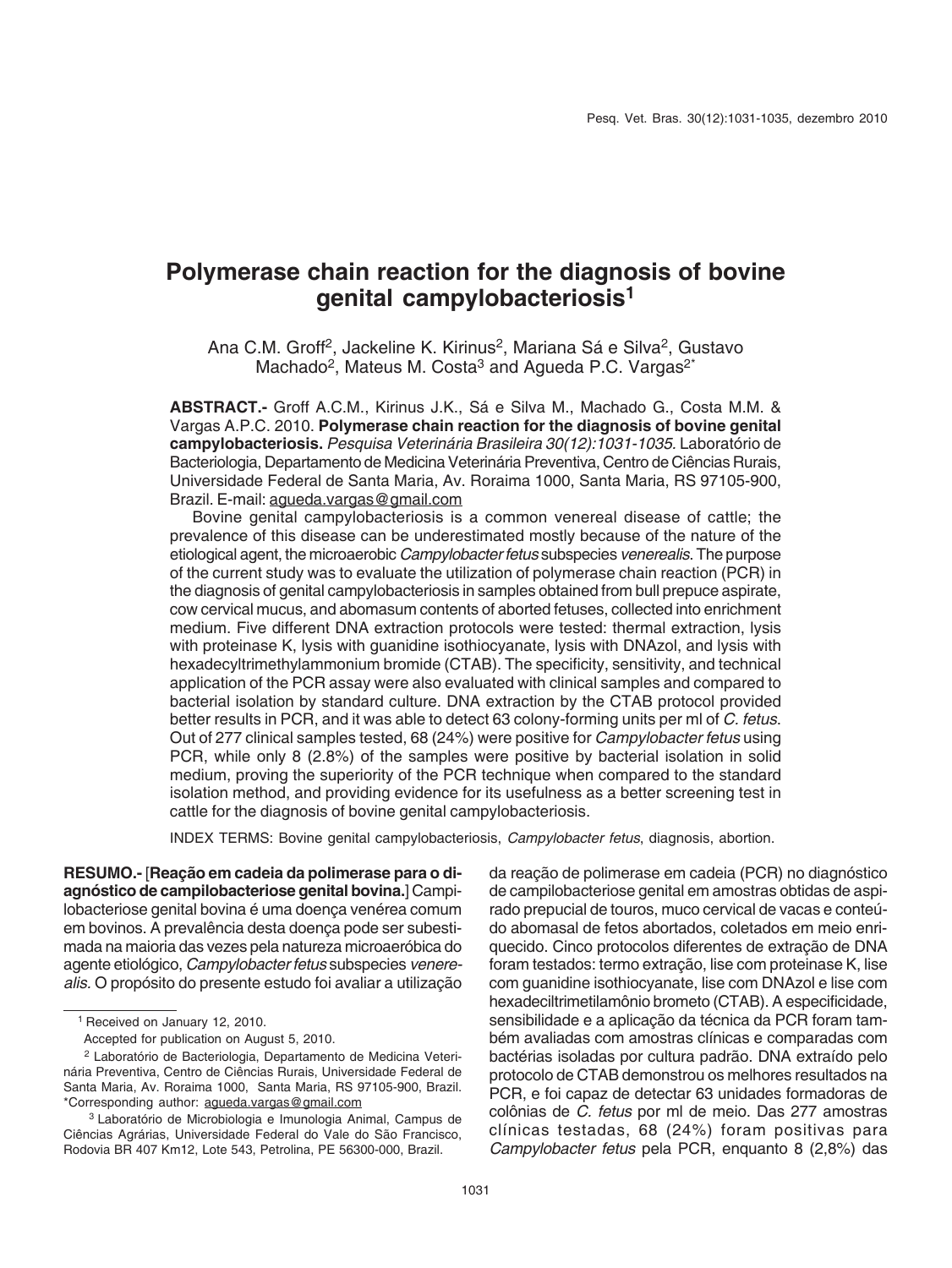amostras foram positivas por isolamento bacteriológico, provando a superioridade da técnica de PCR quando comparada com métodos padrão de isolamento, e fornecendo evidências de sua utilização como um teste de melhor projeção para diagnóstico em campilobacteriose genital bovina.

TERMOS DE INDEXAÇÃO: Campilobacteriose genital bovina, *Campylobacter fetus*, diagnóstico, aborto.

# **INTRODUCTION**

Bovine genital campylobacteriosis (BGC) is a venereal disease and one of the most important causes of infection related to infertility in cattle (Casadémont et al. 2000). The etiological agent of BGC is a Gram-negative, spiral-shaped bacterium *Campylobacter fetus*, which infects biungulates and humans (Eaglesome & Garcia 1992). *Campylobacter fetus* species is divided into 2 genotypic subspecies, each with distinct epidemiological features (Muller et al. 2003). *Campylobacter fetus* subspecies *fetus* can be found in the intestinal tract of bovine and ovine, and can sporadically cause abortion and infertility, while in humans it is associated with other systemic infections (On & Harrington 2001). In contrast, *C. fetus* subsp. *venerealis* is better adapted to the bovine reproductive tract, does not survive in bovine or ovine intestinal tract (Wagenaar et al. 2001), and is not an important human pathogen (Catena et al. 2003).

The isolation and identification of the organism by culture is accepted as "gold standard" method to confirm the diagnosis of *C. fetus* infection; however, the reduced viability of the agent in clinical samples could be affecting the obtained results (Brooks et al. 2004). Other methods such as direct fluorescent antibody test, cervical mucus agglutination, and enzyme-linked immunosorbent assay (ELISA) are also used for diagnosis; however, they present limitations in sensitivity and specificity (Hum et al. 1994, Brooks et al. 2004, McFadden et al. 2005).

The PCR assay has also been used for *C. fetus* identification (Bastyns et al. 1994, Blom et al. 1995, Oyarzabal et al. 1997) and its subspecies (Hum et al. 1997, Muller et al. 2003, On & Harrington 2001, Wagenaar et al. 2001). The aim of the current study was to evaluate the utilization of PCR for the screening of bovine venereal campylobacteriosis directly from clinical samples and compare the technique with the traditional isolation methods.

# **MATERIALS AND METHODS**

## **Bacterial strains**

The control strains used in the experiments were *Campylobacter fetus* subsp. *fetus* (ATCC 27374), *C. fetus* subsp. *venerealis* (ATCC 19438), *Escherichia coli* (ATCC 25922), *Pseudomonas* spp. (ATCC 27853), *Proteus* spp. (ATCC 29906), *Bacillus* spp. (Routine Labac/SB 177/94), *C. sputorum* subsp. *bubulus* (ATCC 33562), and *C. sputorum* subsp. *sputorum* (ATCC 35980). The *Campylobacter* spp. strains were cultivated in 10% sheep blood agar plates, incubated for 48 hr at 37°C in microaerobic conditions (5% oxygen, 8% carbon dioxide, 87% nitrogen); the remaining strains were incubated in aerobic conditions for 48 hr at 37°C in blood agar.

#### **DNA extraction of** *Campylobacter fetus* **and sensitivity**

To evaluate DNA extraction methods, the reference strain of *C. fetus* subsp. *venerealis* was resuspended in ultrapure water adjusted to 0.5 in the McFarland scale, logarithmically diluted (from  $10^0$  to  $10^{-7}$ ), and cultivated (10 ml) for bacterial counting. From these dilutions, 100ml was added to 500ml of ultrapure water and submitted to 5 different DNA extraction protocols: 1) thermal extraction; 2) proteinase K (USB Corp., Cleveland, OH) lysis (Rapley & Walker 1998); 3) guanidine isothiocyanate lysis (Pitcher et al. 1989); 4) lysis with DNAzol reagent (GIBCO/Invitrogen Corp.); and 5) lysis with CTAB (FeF Chemicals A/S) (hexadecyltrimethylammonium bromide) predigested with 5ml of proteinase K (USB Corp.), (20 mg/ml) for 60 min at 37°C (Sambrook & Russel 2001).

## **PCR technique**

The amplification conditions were as previously described (Lander 1990, Hum et al. 1997) and modified (Vargas et al. 2003) The species-specific primers used were MG3F (5'- GGTAGCCGCAGCTGCTAAGAT-3') and MG4R (5'-TAG CTA CAA TAA CGA CAA CT-3'), with amplicon of 750 bp and also for positive samples a subspecies *venerealis* specific PCR was used , being VenSF (5'-CTT AGC AGT TTG CGA TAT TGC CAT T-3') and VenSR (5'-GCT TTT GAG ATA ACA ATA AGA GCT T-3') with amplicon for 142 bp (Hum et al. 1997). DNA template (5ml) was mixed with 45ml of PCR mix: 200mmol of each deoxyribonucleotide triphosphate (dNTP), 10x PCR buffer containing 10mmol Tris-HCl (pH 8.4), 50mmol KCl, 2.5mmol MgCl<sub>2</sub>, 5 U of *Taq* DNA polymerase (Ludwig Biotechnology Ltd), and 30pmol of primers. The mixture was submitted to an initial denaturation at 95°C for 3min and cycled 30 times as follows: 95°C for 20sec, 52°C for 20sec, and 72°C for 2min. The PCR fragments obtained were separated in 1.5% agarose gel, stained with ethidium bromide (Invitrogen Corp., Carlsbad, CA), and observed under ultraviolet light.

#### **Specificity and sensitivity evaluation**

DNA samples were submitted to PCR employed related control bacteria as described above (bacterial strains) for specificity analysis. The identity of amplified products was confirmed by southern blot (Sambrook & Russel 2001) The *C. fetus* subsp. *venerealis* strain was logarithmically diluted (10-1 to 10-7). DNA was extracted by CTAB protocol followed by PCR. The extracted DNA samples were mixed with transport enriched medium (TEM) (Lander 1990) and added to *C. fetus*–negative preputial mucus, cervical mucus, and fetus abomasums.

#### **Clinical samples**

A total of 545 bovine clinical samples were collected in 35 different cities in the Rio Grande do Sul State, Brazil from 71 farms with a history of infertility. Cervical mucus of cows (94), preputial mucus of bulls (447), and aborted fetus abomasum contents (4) were collected during the years 2002 to 2004. The aspirated content (approx. 1ml), was mixed with 3ml of TEM and stored at room temperature for 24 to 36 hr. The abomasal liquid from the fetuses was aseptically collected with a syringe and added to TEM.

#### **Isolation of** *Campylobacter fetus* **from field samples**

Culture and identification tests were realized (Lander 1990, OIE 2004), after an incubation period of 3 days (37°C), 30 ml of the sample in TEM was placed into a 0.45-0.65mm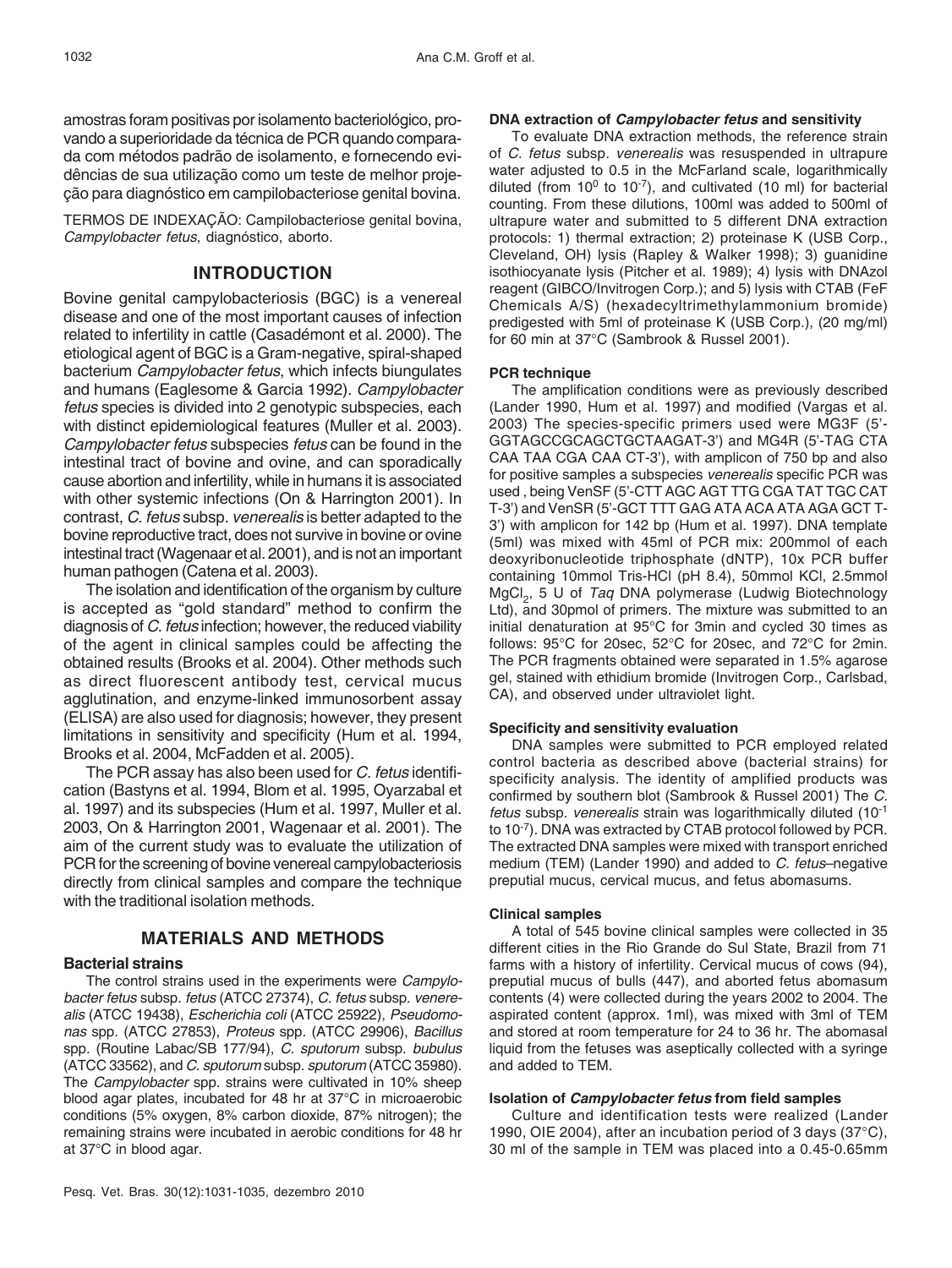porosity filter over blood agar base no.2 plates with 10% sheep blood, and supplemented with antimicrobials (5 UI of polymyxin B sulfate (Laborclin Produtos para Laboratório Ltda), 10ml of trimethoprim (Laborclin Produtos para Laboratório Ltda), and 20ml of vancomycin/ml of medium). After 30min, the filter was removed, the sample was spread with a loop and the plates were incubated at 37°C in microaerobic conditions.

#### **Application of PCR technique on clinical samples and statistical analysis**

The 545 samples collected were incubated in TEM at 37°C for 5 days, and then submitted to CTAB protocol for DNA extraction and PCR. An internal control for negative reactions was performed using one micro liters of a positive PCR product mixed with 10% of all negative PCR samples. The kappa (k) test was used in 277 clinical samples (191 males, 85 females, and 1 abomasum sample) submitted to both techniques.

#### **RESULTS**

CTAB based method was determined as the best DNA extraction protocol during the current study because it allowed the detection of 63 CFU of *Campylobacter fetus* in PCR. Other methods only produce positive reactions when inoculated with higher CFU, being for thermal extraction 7.20 $x10<sup>5</sup>$ ; for proteinase K 2.46 $x10<sup>4</sup>$ ; for guanidine isothiocyanate  $1.70x10^2$ ; and for DNAzol  $1.70x10^2$ . The identity of amplified products (750bp) was confirmed by Southern blot (Sambrook & Russel 2001). The dilutions inoculated into TEM medium mixed with negative preputial mucus, cervical mucus, and abomasums content could be detected to the same limit (63 CFU). Only *C. fetus* DNA was amplified in specificity test and no other amplification was observed to control strains (*E. coli*, *Pseudomonas* spp., *Proteus* spp., *Bacillus* spp., *Campylobacter sputorum* subsp. *bubulus*, and *C. sputorum* subsp. *sputorum)*.

The PCR on clinical samples yielded 12.5% (68/545) positive results for *C. fetus*, of the positive samples, 34% (32/94) were cervical mucus, 7.8% (35/447) were preputial mucus, and 25% (1/4) from abomasum content. From the 71 farms, 40.8% (29/71) were positive for *C. fetus*. In all the farms, males and females were tested, but only females tested positive for *C. fetus*. To confirm the subspecies involved in *C. fetus* infectious some positives sample were submitted to a second PCR reaction with subspecies *venerealis* specific PCR. All tested samples presented positive results in PCR.

All negative samples submitted to an internal amplification control were PCR positive. The results of the comparison between PCR and isolation in culture are presented in (Table 1). From 277 clinical samples tested, 24% were positive for *C. fetus* using PCR, while only 2.8% of the samples were positive by bacterial isolation in culture. PCR was more efficient (8.5-fold) in detecting *C. fetus* when compared with isolation (Table 1). The kappa value found in the statistical analysis was 0.2. From the farms analyzed by both techniques, 61.3% (19/31) were PCR positive, while only 6.4% (2/31) were positive by culture isolation.

#### **Table 1. Comparison between polymerase chain reaction (PCR) technique and culture isolation for bovine genital campylobacteriosis diagnosis in cattle**

|            | Culture  |          | Total |
|------------|----------|----------|-------|
|            | Positive | Negative |       |
| <b>PCR</b> |          |          |       |
| Positive   | 8        | 60       | 68    |
| Negative   | 0        | 209      | 209   |
| Total      | R        | 269      | 277   |

#### **DISCUSSION**

The detergent CTAB produces a high-quality DNA and reduces potential inhibitors for the PCR reaction (Sambrook & Russel 2001, Honoré-Bouakline et al. 2003) common in clinical samples such as cervical and preputial mucus. These characteristics explain the greater efficiency in the detection of *Campylobacter fetus* when the CTAB was applied. The primers used in the present did not amplify DNA of other bacteria that could be present in the genital tract of bovines, indicating the accuracy of PCR in obtaining a diagnosis of infection caused by *C. fetus*. The specificity of these primers was confirmed by previous studies (Hum et al. 1997, Muller et al. 2003, Vargas et al. 2003).

The detection limits of the technique demonstrated the sensitivity of PCR for *C. fetus*, and similar data has been reported for *Campylobacter mucosalis* (Bastyns et al. 1994). The same detection limits were observed for both dilutions inoculated with ultrapure water and TEM added to preputial and/or cervical mucus and abomasum contents suggesting that the possible inhibitors of the PCR reaction present in the inoculated transport medium had no affect on the final result of the technique. In the current study, this inhibition was not observed, most likely because of the CTAB protocol, which can remove most of the possible inhibiting substances (Hernandez et al. 1995, Honoré-Bouakline et al. 2003).

From the total clinical samples examined, 12.5% of the animals and 40.8% of the farms examined were PCR positive for *C. fetus*. The PCR results from the prepuce samples and cervical aspirate demonstrated that females are more likely to be susceptible to *C. fetus* detection than males. However, the number of samples used to compare the differences between males and females were relatively small; therefore, a larger sample group is necessary to obtain a definitive conclusion about sexual differences.

The fact that more females than males were positive for *C. fetus* could be related to the amount of mucus collected (larger volume of mucus collected from females), mainly during the estrous cycle, which could be induced by the use of hormones. These findings conflict with most of the current BGC diagnostic recommendations, in which bulls are considered as the ideal source for sampling (Pellegrin 1999, McMillen et al. 2006). The low performance in the detection of *C. fetus* in bulls could be related to the low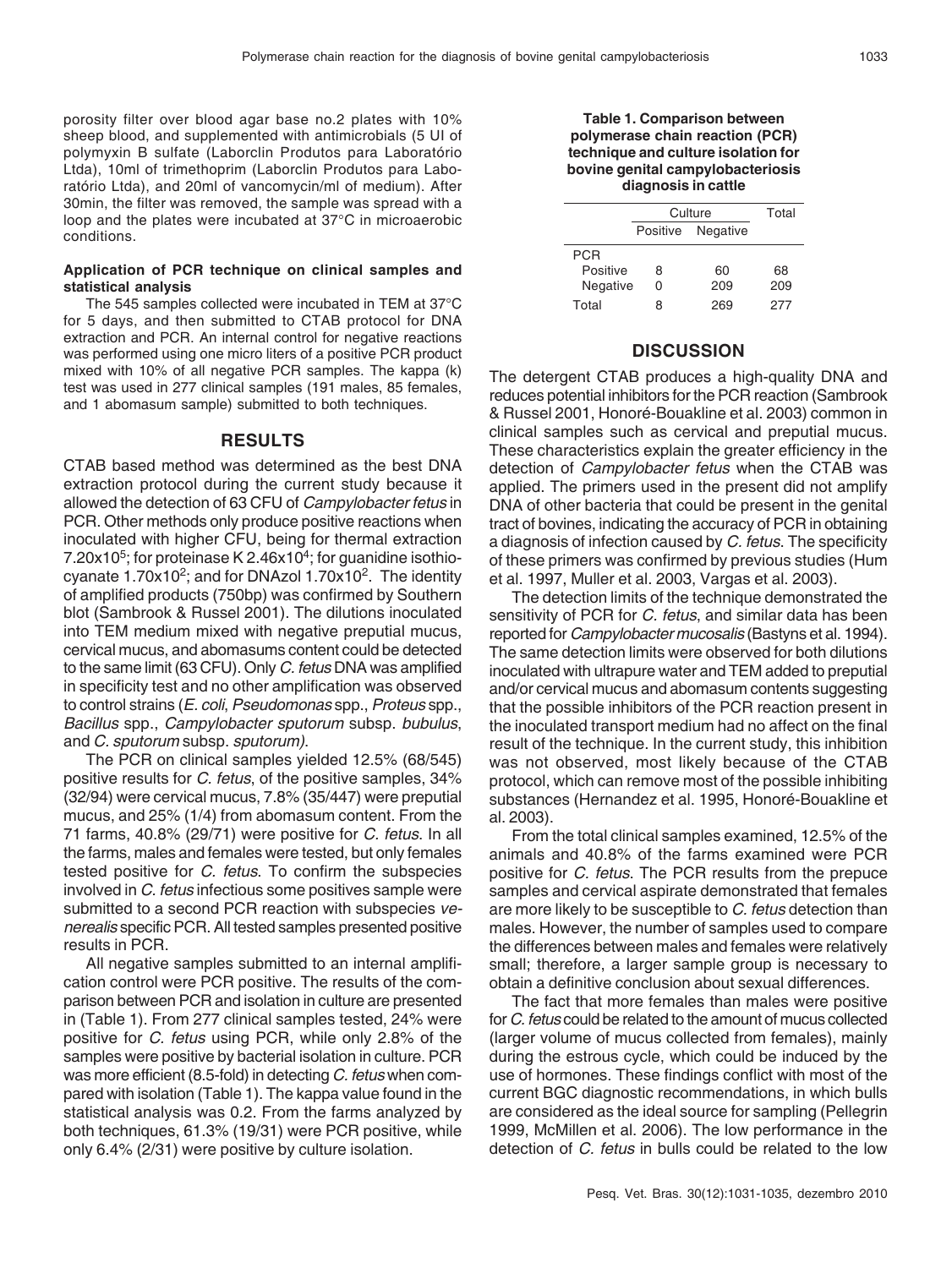availability of material that could be collected, mainly in *Bos indicus* breeds and in young bulls, where the prepuce folds and its crypts are less developed (Eaglesome & Garcia 1992).

The 5-days period of sample incubation prior to DNA extraction and PCR testing used in the current study was based on data obtained from a previous study (unpublished data) that indicated that the period of pre-enrichment in TEM provides a multiplication of the bacteria and an increase in PCR detection. However, during the current study, bacterial culture was performed on the third day, as recommended (Lander 1990, Oie 2004); because, after this period, the isolation of *C. fetus* is more difficult due to the increased growth of contaminating bacteria. The PCR diagnosis was obtained within 5 days, while the results of the final identification by culture took at least 10 days.

When PCR and isolation techniques were compared, a greater sensitivity was observed in the PCR relative to culture. In the statistical analysis, the kappa value of 0.2 depicts a very small agreement between the techniques; this occurred because the isolation showed reduced sensitivity to *C. fetus*. The PCR technique presented in the current study cannot discriminate between *C. fetus* subsp. *f*etus and *C. fetus* subsp. venerealis, however, the high sensitivity and low cost of this technique compared to culture may be very useful in epidemiological studies and as a screening tool for *C. fetus*. The relevance of subspecies discrimination is dubious due the significant prevalence of *C. fetus* subsp. *venerealis* in reproductive tract samples. In a second PCR, *C. fetus* subsp. *venerealis* was detected in all tested samples confirming previous reports of the occurrence of these subspecies in Brazilian herds (Vargas et al., 2003) and indicating the technical potential to subspecies differentiation although more detailed studies are until necessary to prove this hypotheses. Therefore, a multiplex PCR to direct detection of microorganisms may produce mistakes due to DNA quality and PCR reagents standardization (McPherson & Moller 2000).

Although the objective of the present study was not to determine the prevalence of BGC, since samples were only obtained from farms with a history of infertility, the results demonstrated more farms positive by PCR (61.3%; 19/31) relative to culture isolation (6.4%; 02/31). Therefore, the use of the isolation technique as the only method of diagnosis would not identify 54.8% of the positive farms, compromising the epidemiological data and the control programs. In summary, the PCR technique was more sensitive and specific for the detection of *C. fetus* when compared with traditional isolation methods. The PCR is also faster and can be used as an effective alternative for genital campylobacteriosis diagnosis in cattle.

**Acknowledgements.-**Part of this research has been funded by "Conselho Nacional de Pesquisa e Desenvolvimento Tecnológico" (CNPq/ Brazil grant 521049/01-6), and "Fundação de Apoio a Pesquisa do Estado do Rio Grande do Sul" (FAPERGS/Brazil grants 01/0509.4, 01/ 600801 and 01/600813).

## **REFERENCES**

- Bastyns K., Chapelle S., Vandamme P., Goossens H. & De Wachter R. 1994. Species-specific detection of *Campylobacters* important in veterinary medicine by PCR amplification of 23rDNA areas. Syst. Appl. Microbiol. 17:563-568.
- Blom K., Patton C.M., Nicholson M.A. & Swaminathan B. 1995. Identification of *Campylobacter fetus* by PCR-DNA probe method. J. Clin. Microbiol. 33:1360-1362.
- Brooks B.W., Devenish J., Lutze-Wallace C.L., Milnes D., Robertson R.H. & Berlie-Surujballi G. 2004. Evaluation of a monoclonal antibodybased enzyme-linked immunosorbent assay for detection of *Campylobacter fetus* in bovine preputial washing and vaginal mucus samples. Vet. Microbiol. 103:77-84.
- Casadémont I., Bizet C., Chevrier D. & Guesdon J. L. 2000. Rapid detection of *Campylobacter fetus* by polymerase chain reaction combined with non-radioactive hybridization using an oligonucleotide covalently bound to microwells. Mol. Cell. Probes 14:233- 240.
- Catena M., Callejas S., Soto P., Aba M., Erchevaría H., Monteavaro C. & Mazzolli A. 2003. Efectos de la infección experimental con *Campylobacter fetus venerealis* sobre la preñez temprana en vaquillonas. (Effect of experimental infection with *Campylobacter fetus venerealis* in early pregnancy of cattle). Invest. Vet. 5:37-44. (In Spanish).
- Eaglesome M.D. & Garcia M.M. 1992. Microbial agents associated with bovine genital tract infections and semen. I. *Brucella abortus, Leptospira, Campylobacter fetus* and *Tritrichomas fetus*. Vet. Bull. 62:743-775.
- Hernandez J., Alonso J.L., Fayos A., Amoros I. & Owen R. J. 1995. Development of a PCR assay combined with a short enrichment culture for detection of *C. jejuni* in estuarine surface waters. FEMS. Microbiol. Lett. 127:201-206.
- Honoré-Bouakline S., Vincensini J.P., Giacuzzo V., Lagrange P.H. & Herrmann J.L. 2003. Rapid diagnosis of extrapulmonary tuberculosis by PCR: impact of sample preparation and DNA extraction. J. Clin. Microbiol. 41:2323-2329.
- Hum S., Quinn C. & Kennedy D. 1994. Diagnosis of bovine venereal campylobacteriosis by ELISA. Aust. Vet. J. 71:140-142.
- Hum S., Quinn K., Brunner J. & On S.L.W. 1997. Evaluation of a PCR assay for identification and differentiation of *Campylobacter fetus* subspecies. Aust. Vet. J. 75:827-831.
- Lander K.P. 1990. The development of a transport and enrichment medium for *Campylobacter fetus.* Brit. Vet. J. 146:327-333.
- McFadden A.M., Heuer C., Jackson R., West D.M. & Parkinson T.J. 2005. Investigation of bovine venereal campylobacteriosis in beef cow herds in New Zealand. N. Z. Vet. J. 53:45-52.
- McMillen L., Fordyce G., Doogan V.J., Lew A.E. 2006. Comparison of culture and a novel 5´*Taq* nuclease assay for direct detection of *Campylobacter fetus* subsp. *venerealis* in clinical specimens from cattle. J. Clin. Microbiol. 44:938-945.
- McPherson M.J. & Moller S.G. 2000. PCR. Springer Bios, New York, p.34-35.
- Muller W., Hotzel H. & Schulze F. 2003. Identification and differentiation of *Campylobacter fetus* subspecies by PCR. Dtsch. Tierärztl. Wochenschr. 110:55-59.
- On S.L.W. & Harrington C.S. 2001. Evaluation of numerical analysis of PFGE-DNA profiles for differentiating *Campylobacter fetus* subspecies by comparison with phenotypic, PCR and 16S rDNA sequencing methods. J. Appl. Microbiol. 90:285-293.
- Oyarzabal O.A., Wesley I.V., Harmon K.M., Schoeder-Tucker L., Barbaree J.M., Backert S. & Conner D.E. 1997. Specific identification of *Campylobacter fetus* by PCR targeting variable regions of the 16S rDNA. Vet. Microbiol. 58:61-71.